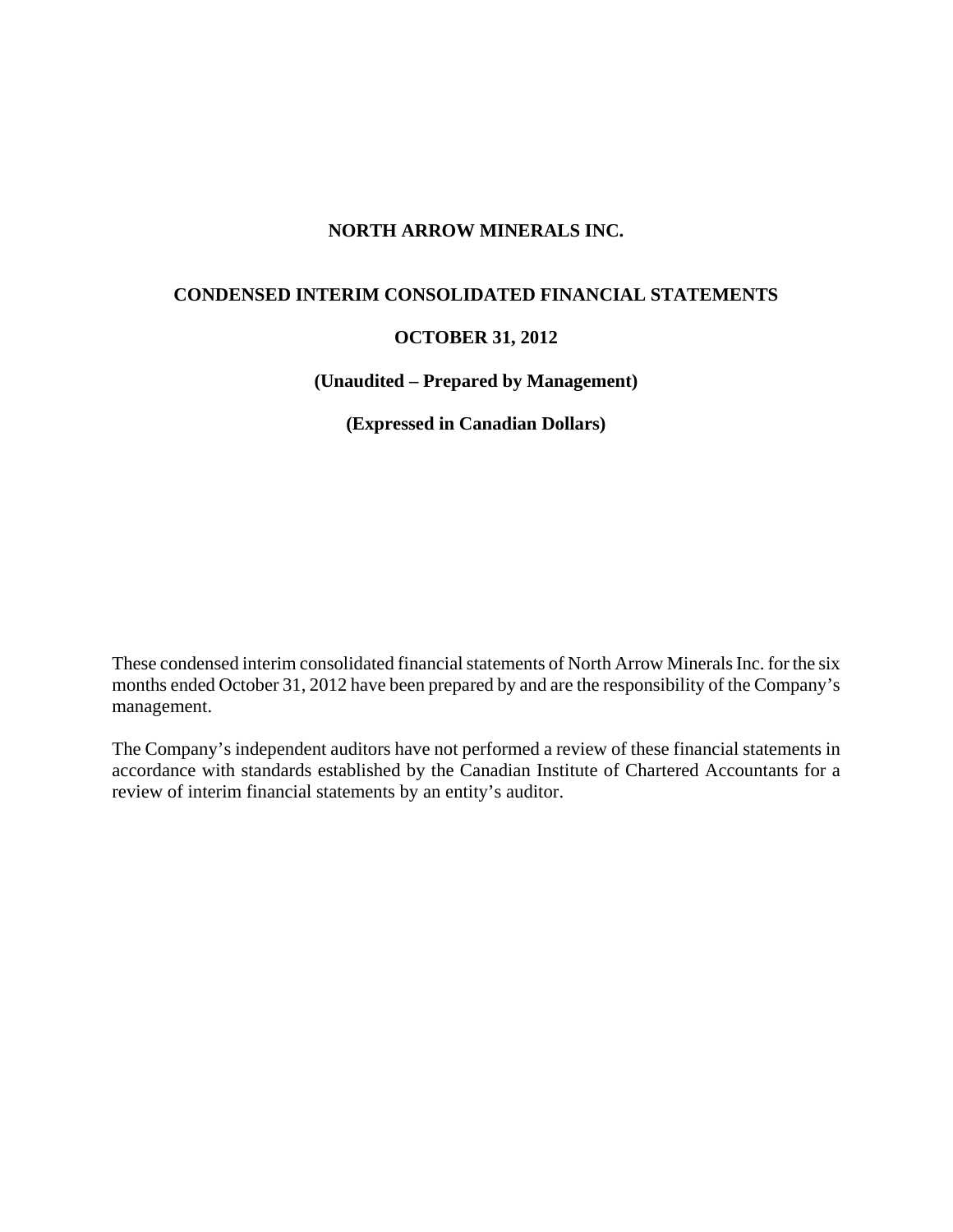|                                                   |               | October 31, 2012 | April 30, 2012 |
|---------------------------------------------------|---------------|------------------|----------------|
| <b>ASSETS</b>                                     |               |                  |                |
| <b>Current</b>                                    |               |                  |                |
| Cash                                              | $\mathcal{S}$ | 60,031           | \$<br>47,318   |
| Receivables (Note 4)                              |               | 12,914           | 41,513         |
| Marketable securities (Note 5)                    |               | 3,750            | 4,500          |
|                                                   |               | 76,695           | 93,331         |
| Equipment (Note 6)                                |               | 692              | 990            |
| <b>Exploration and evaluation assets (Note 7)</b> |               | 811,422          | 797,253        |
|                                                   | \$            | 888,809          | \$<br>891,574  |
| <b>LIABILITIES</b>                                |               |                  |                |
| <b>Current</b>                                    |               |                  |                |
| Accounts payable and accrued liabilities          | \$            | 83,749           | \$<br>44,736   |
| Due to related parties                            |               | 185,339          | 132,008        |
| Convertible note (Note 11)                        |               | 1,019,228        |                |
|                                                   |               | 1,288,316        | 176,744        |
| Convertible note (Note 11)                        |               |                  | 948,205        |
|                                                   |               | 1,288,316        | 1,124,949      |
| <b>CAPITAL AND RESERVES</b>                       |               |                  |                |
| Capital stock (Note 8)                            |               | 10,965,436       | 10,965,436     |
| Share-based payment reserve                       |               | 933,272          | 912,746        |
| Investment revaluation reserve                    |               | (11, 738)        | (10,988)       |
| Equity component of convertible note              |               | 137,996          | 137,996        |
| Deficit                                           |               | (12, 424, 473)   | (12, 238, 565) |
|                                                   |               | (399, 507)       | (233, 375)     |
|                                                   | \$            | 888,809          | \$<br>891,574  |

**Nature and continuance of operations** (Note 1)

## **Approved and authorized on behalf of the Board on December 17, 2012:**

| "D. Grenville Thomas" | Dir |
|-----------------------|-----|
|-----------------------|-----|

*"D. Grenville Thomas"* Director *"Kenneth A. Armstrong"* Director

The accompanying notes are an integral part of these condensed consolidated financial statements.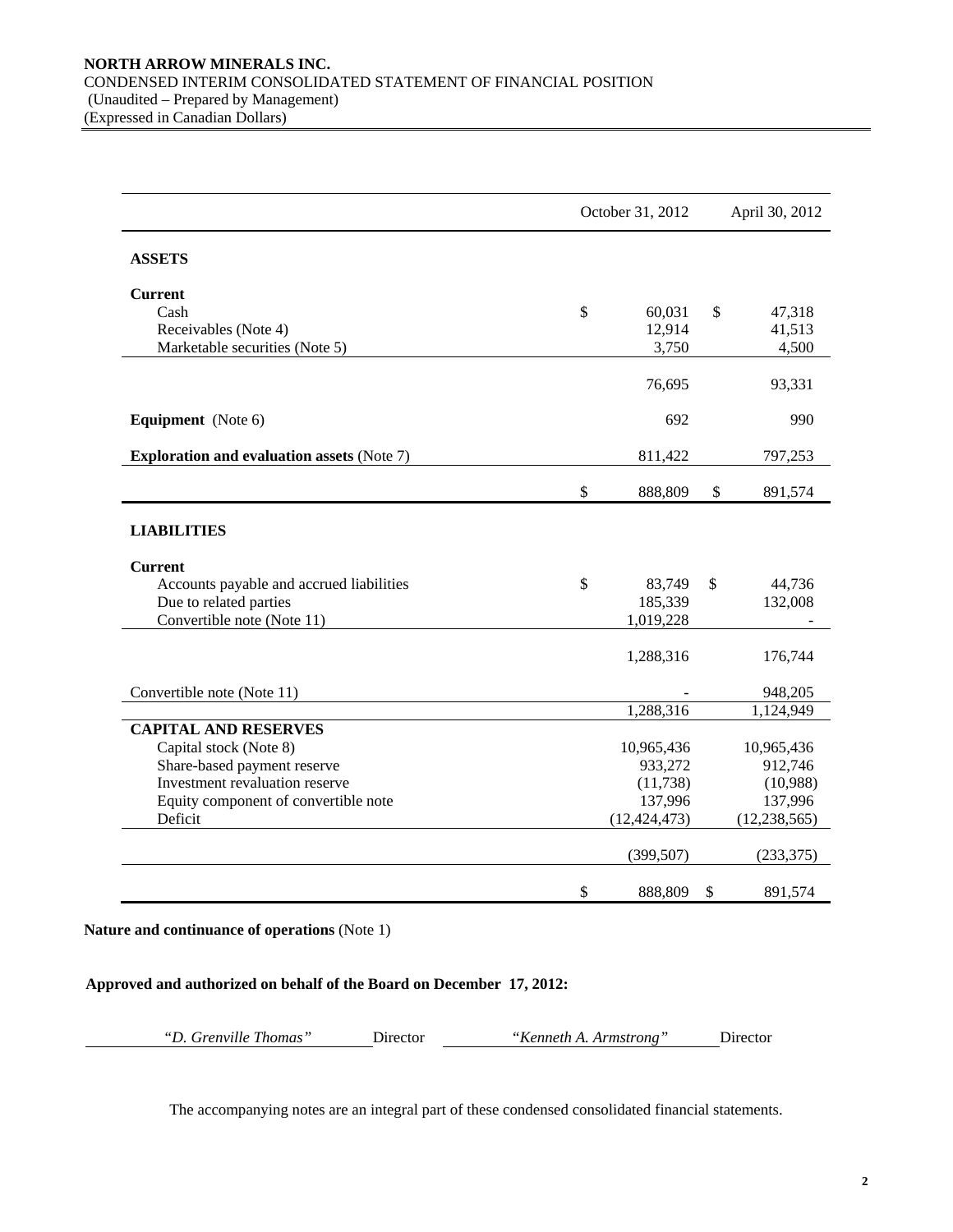# **NORTH ARROW MINERALS INC.**

CONDENSED INTERIM CONSOLIDATED STATEMENT OF LOSS AND COMPREHENSIVE LOSS

 (Unaudited – Prepared by Management) (Expressed in Canadian Dollars)

|                                                         | <b>Three months</b><br>ended<br>October 31,<br>2012 |               | Three months<br>ended<br>October 31,<br>2011 | Six months<br>ended<br>October 31,<br>2012 |              | Six months<br>ended October<br>31, 2011 |
|---------------------------------------------------------|-----------------------------------------------------|---------------|----------------------------------------------|--------------------------------------------|--------------|-----------------------------------------|
| <b>EXPENSES</b>                                         |                                                     |               |                                              |                                            |              |                                         |
| Advertising, promotion and travel                       | \$<br>860                                           |               | \$<br>41,649                                 | 1,543                                      | $\mathbb{S}$ | 99,546                                  |
| Consulting                                              | 11,719                                              |               | 70,000                                       | 29,044                                     |              | 125,000                                 |
| Depreciation                                            | 149                                                 |               | 119                                          | 298                                        |              | 238                                     |
| Office, miscellaneous and rent                          | 8,916                                               |               | 26,771                                       | 22,009                                     |              | 59,197                                  |
| Professional fees                                       | 12,356                                              |               | 50,989                                       | 14,202                                     |              | 123,115                                 |
| Property investigation costs                            | 488                                                 |               | 38,616                                       | 2,034                                      |              | 109,954                                 |
| Regulatory and filing fees                              | 3,287                                               |               | 10,960                                       | 3,974                                      |              | 13,144                                  |
| Salaries and benefits                                   | 3,250                                               |               | 52,061                                       | 21,556                                     |              | 118,839                                 |
| Share based compensation                                | 8,063                                               |               | 47,522                                       | 20,526                                     |              | 129,597                                 |
| Loss before other items                                 | (49,088)                                            |               | (338,687)                                    | (115, 186)                                 |              | (778, 630)                              |
| <b>OTHER ITEMS</b>                                      |                                                     |               |                                              |                                            |              |                                         |
| Interest income                                         |                                                     |               | 179                                          | 301                                        |              | 1,121                                   |
| Interest on convertible note                            | (17, 643)                                           |               | (11,699)                                     | (35, 286)                                  |              | (11,699)                                |
| Accretion on convertible note                           | (17,275)                                            |               | (12,886)                                     | (35, 737)                                  |              | (12,886)                                |
| Recoveries from exploration and evaluation assets       |                                                     |               | 15,000                                       |                                            |              | 80,488                                  |
| Write-off of exploration and evaluation assets (Note 9) |                                                     |               | (24, 729)                                    |                                            |              | (58,038)                                |
|                                                         | (34,918)                                            |               | (34, 135)                                    | (70, 722)                                  |              | (1,014)                                 |
| Loss for the period                                     | (84,006)                                            |               | (372, 822)                                   | (185,908)                                  |              | (779, 644)                              |
| Unrealized loss on available-for-sale financial assets  | (750)                                               |               | (1, 115)                                     | (750)                                      |              | (6,113)                                 |
| Comprehensive loss for the period                       | \$ (84,756)                                         | $\mathcal{S}$ | (373, 937)                                   | \$(186, 658)                               | \$           | (785, 757)                              |
| Basic and diluted loss per share                        | \$<br>0.00                                          | \$            | (0.01)                                       | \$0.00                                     | \$           | (0.01)                                  |
| Weighted average number of common shares outstanding    | 52,758,378                                          |               | 52,758,378                                   | 52,758,378                                 |              | 52,717,074                              |

The accompanying notes are an integral part of these condensed consolidated financial statements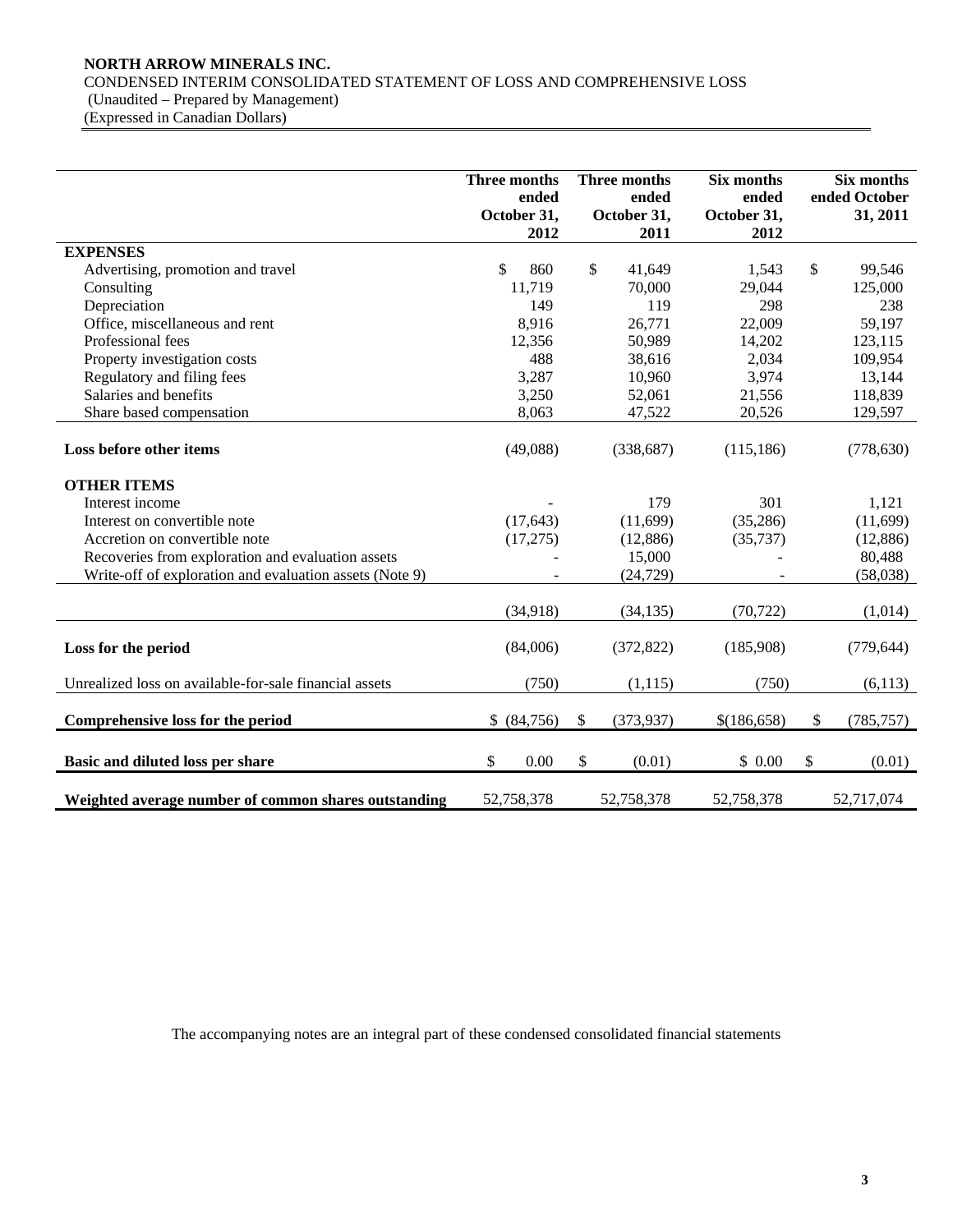## **NORTH ARROW MINERALS INC.**  CONDENSED INTERIM CONSOLIDATED STATEMENT OF CASH FLOWS For the Six Months Ended OCTOBER 31, (Unaudited – Prepared by Management) (Expressed in Canadian Dollars)

|                                                                                  | 2012            | 2011                     |
|----------------------------------------------------------------------------------|-----------------|--------------------------|
|                                                                                  |                 |                          |
| <b>CASH FLOWS FROM OPERATING ACTIVITIES</b>                                      |                 |                          |
| Loss for the period                                                              | \$<br>(185,908) | \$<br>(779, 644)         |
| Items not involving cash:                                                        |                 |                          |
| Depreciation                                                                     | 298             | 238                      |
| Share-based compensation                                                         | 20,526          | 129,597                  |
| Write-off of exploration and evaluation assets                                   |                 | 58,038                   |
| Interest on convertible note                                                     | 35,286          | 11,699                   |
| Accretion on convertible note                                                    | 35,737          | 12,886                   |
| Changes in non-cash working capital items:                                       |                 |                          |
| (Increase)/decrease in receivables                                               | 29,212          | 45,512                   |
| (Increase)/decrease in prepaid expenses                                          |                 | (30,630)                 |
| Increase in accounts payable and accrued liabilities                             | 34,269          | 53,798                   |
| Increase/(decrease) in due to related parties                                    | 53,331          | 22,876                   |
|                                                                                  |                 |                          |
|                                                                                  | 22,751          | (475, 630)               |
|                                                                                  |                 |                          |
| <b>CASH FLOWS FROM INVESTING ACTIVITIES</b>                                      | (10,038)        |                          |
| Expenditures on exploration and evaluation assets, net<br>Advances from optionee |                 | (294, 275)<br>(122, 490) |
|                                                                                  |                 |                          |
|                                                                                  | (10,038)        | (416,765)                |
|                                                                                  |                 |                          |
| <b>CASH FLOW FROM FINANCING ACTIVITIES</b>                                       |                 |                          |
| Proceeds from issuance of convertible note                                       |                 | 1,000,000                |
|                                                                                  |                 |                          |
|                                                                                  |                 |                          |
| Change in cash during the period                                                 | 12,713          | 107,605                  |
| Cash, beginning of period                                                        | 47,318          | 671,960                  |
| Cash, end of period                                                              | \$<br>60,031    | \$<br>779,565            |
|                                                                                  |                 |                          |
| Cash paid during the period for interest                                         | \$              | \$                       |
| Cash paid during the period for income taxes                                     | \$              | \$                       |
|                                                                                  |                 |                          |

The accompanying notes are an integral part of these condensed consolidated financial statements.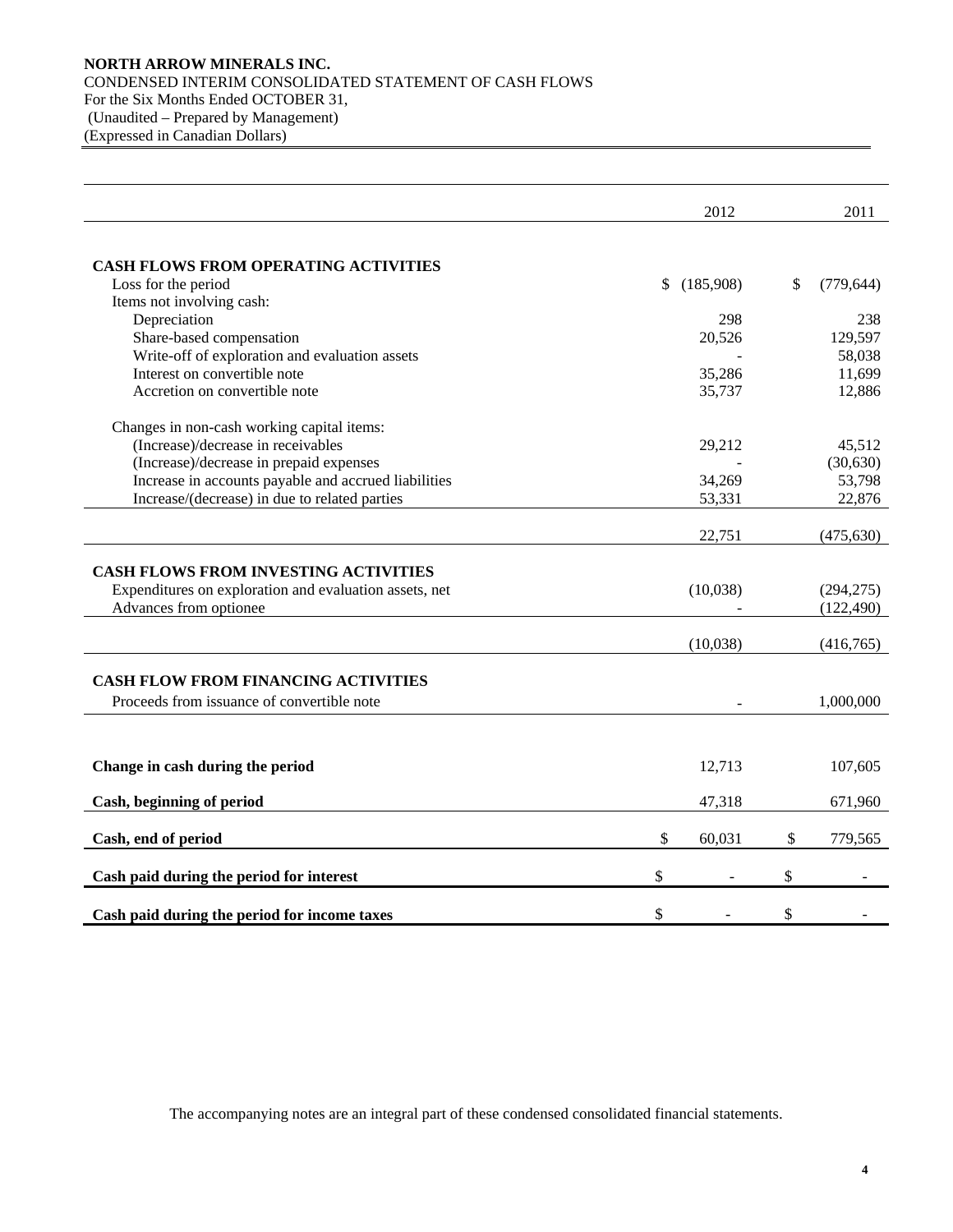## **NORTH ARROW MINERALS INC.**  CONDENSED INTERIM CONSOLIDATED STATEMENT OF CHANGES IN EQUITY (Unaudited – Prepared by Management) (Expressed in Canadian Dollars)

|                                                                    | Number of<br><b>Shares</b>                                                       | Capital Stock                                             | Share-based<br>payment<br>reserve | Investment<br>revaluation<br>reserve | Equity<br>component of<br>convertible note | Deficit                  | Total                            |
|--------------------------------------------------------------------|----------------------------------------------------------------------------------|-----------------------------------------------------------|-----------------------------------|--------------------------------------|--------------------------------------------|--------------------------|----------------------------------|
| Balance, April 30, 2011                                            | 52,658,378                                                                       | \$10,947,436                                              | \$<br>736,389                     | \$<br>$\blacksquare$                 | \$<br>$\blacksquare$                       | \$(10,154,778)           | \$1,529,047                      |
| Shares issued for<br>exploration and evaluation<br>assets          | 100,000                                                                          | 18,000                                                    |                                   |                                      |                                            |                          | 18,000                           |
| Share based compensation<br>Loss for the period<br>Investment loss | $\overline{\phantom{a}}$<br>$\overline{\phantom{0}}$<br>$\overline{\phantom{0}}$ | -<br>$\overline{\phantom{a}}$<br>$\overline{\phantom{a}}$ | 129,597                           | (6,113)                              | $\overline{\phantom{0}}$                   | (779, 644)               | 129,597<br>(779, 644)<br>(6,113) |
| Equity component of<br>convertible note                            | $\overline{\phantom{0}}$                                                         | ۰                                                         |                                   |                                      | 137,996                                    | $\overline{\phantom{0}}$ | 137,996                          |
| <b>Balance, October 31,</b><br>2011                                | 52,758,378                                                                       | 10,965,436                                                | 865,986                           | (6,113)                              | 137,996                                    | (10,934,422)             | 1,028,883                        |

| Balance, April 30, 2012                                            | 52,758,378               | 10,965,436                                           | 912,746 | (10,988) | 137,996                  | (12, 238, 565) | (233,375)                    |
|--------------------------------------------------------------------|--------------------------|------------------------------------------------------|---------|----------|--------------------------|----------------|------------------------------|
| Share based compensation<br>Loss for the period<br>Investment loss | $\overline{\phantom{0}}$ | $\overline{\phantom{0}}$<br>$\overline{\phantom{0}}$ | 20,526  | (750)    | $\overline{\phantom{0}}$ | (185,908)      | 20,526<br>(185,908)<br>(750) |
| <b>Balance, October 31,</b><br>2012                                | 52,758,378               | \$10,965,436                                         | 933,272 | (11,738) | 137,996                  | \$(12,424,473) | \$ (399,507)                 |

The accompanying notes are an integral part of these condensed consolidated financial statements.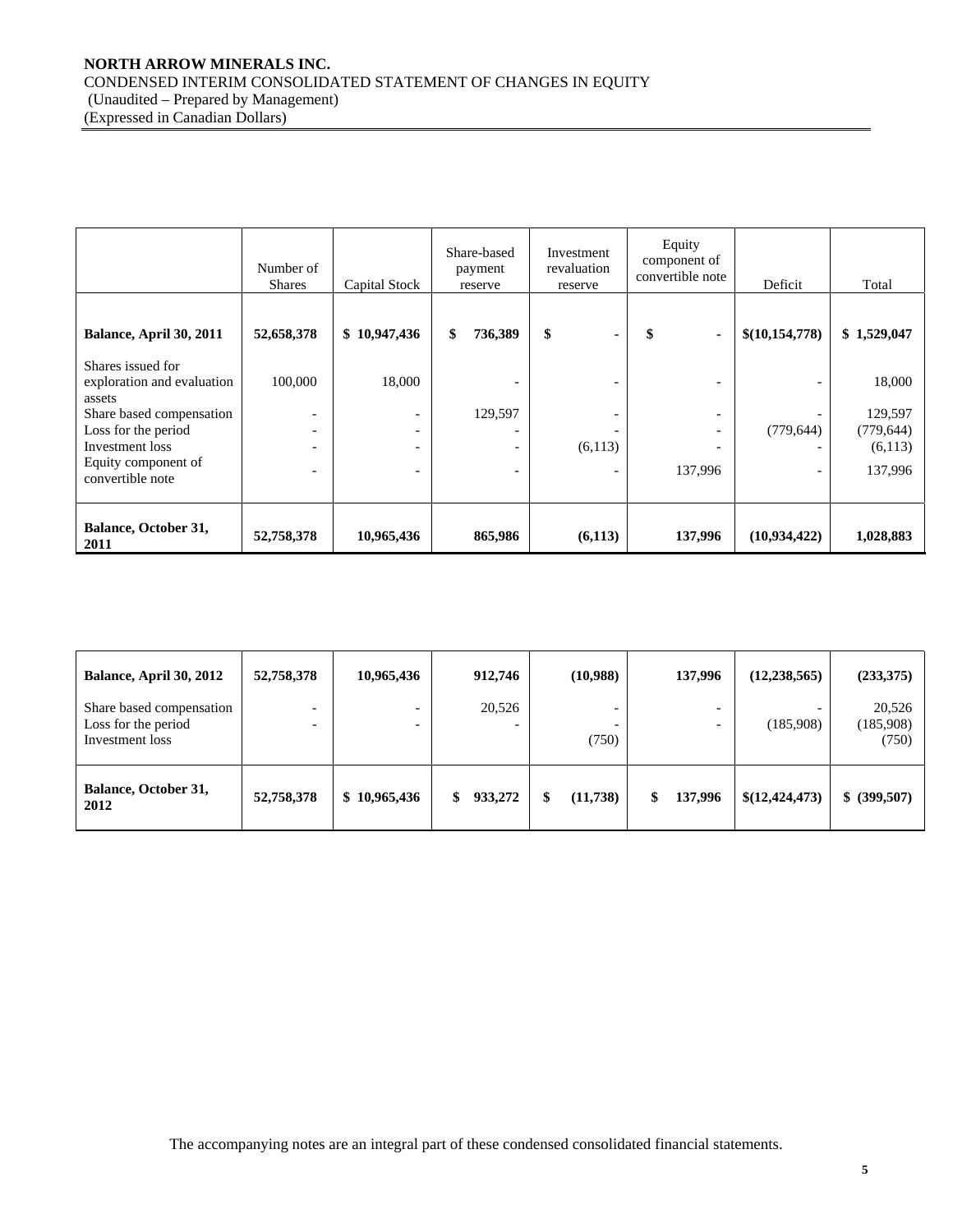## **1. NATURE AND CONTINUANCE OF OPERATIONS**

North Arrow Minerals Inc. (the "Company") is incorporated federally under the laws of the Canada Business Corporations Act ("CBCA").

The consolidated financial statements of the Company are presented in Canadian dollars, which is the functional currency of the Company.The Company trades on the TSX Venture Exchange (TSXV – NAR) and its registered office address is Ste. #860-625 Howe Street, Vancouver, BC, Canada V6C 2T6.

The Company's principal business activity is the acquisition and exploration of exploration and evaluation assets. To date, the Company has not generated significant revenues from operations and is considered to be in the exploration stage.

The Company is in the process of acquiring and exploring its exploration and evaluation assets and has not yet determined whether these properties contain reserves that are economically recoverable. These financial statements have been prepared on the assumption that the Company will continue in operation for the foreseeable future and will be able to realize assets and discharge liabilities in the normal course of operations. At October 31, 2012, the Company has a deficit of \$12,424,473, a \$399,507 shareholders' deficiency and no current source of revenue. The Company's continuation as a going concern is dependent on its ability to raise funds sufficient to meet current and future obligations. Management plans to raise additional funds through private placement financings. There can be no assurances that management's plans for the Company will be successful. These material uncertainties may cast significant doubt upon the Company's ability to continue as a going concern. These financial statements do not include any adjustments to the recoverability and classification of assets and liabilities that might be necessary, should the Company be unable to continue as a going concern.

## **2. BASIS OF PRESENTATION**

## **Statement of Compliance to International Financial Reporting Standards**

The Canadian Accounting Standards Board ("ASCB") confirmed in February 2008 that International Financial Reporting Standards ("IFRS") will replace Canadian generally accepted accounting principles ("GAAP") for publicly accountable enterprises for financial periods beginning on and after January 1, 2011. The Company adopted IFRS with a transition date of May 1, 2010.

These consolidated financial statements have been prepared in accordance with International Accounting Standard 34, Interim Financial Reporting ("IAS 34") using accounting policies consistent with IFRS as issued by the International Accounting Standards Board ("IASB") and interpretations of the International Financial Reporting Interpretations Committee ("IFRIC"). Certain of the comparative numbers have been adjusted to conform with IFRS policies finalized April 30, 2012.

#### **Principles of Consolidation**

These consolidated financial statements include the accounts of the Company and its wholly-owned subsidiaries Carolina Lithium Inc., ("Carolina Lithium") up to its dissolution in August 2011 and Compania Minera North Arrow Chile Limitada ("Minera"). All inter-company transactions and balances have been eliminated upon consolidation.

#### *Significant accounting estimates and judgments*

The preparation of financial statements requires management to make judgments, estimates and assumptions that affect the application of policies and reported amounts of assets and liabilities, profit and expenses. The estimates and associated assumptions are based on historical experience and various other factors that are believed to be reasonable under the circumstances, the results of which form the basis of making the judgments about carrying values of assets and liabilities that are not readily apparent from other sources. Actual results may differ from these estimates.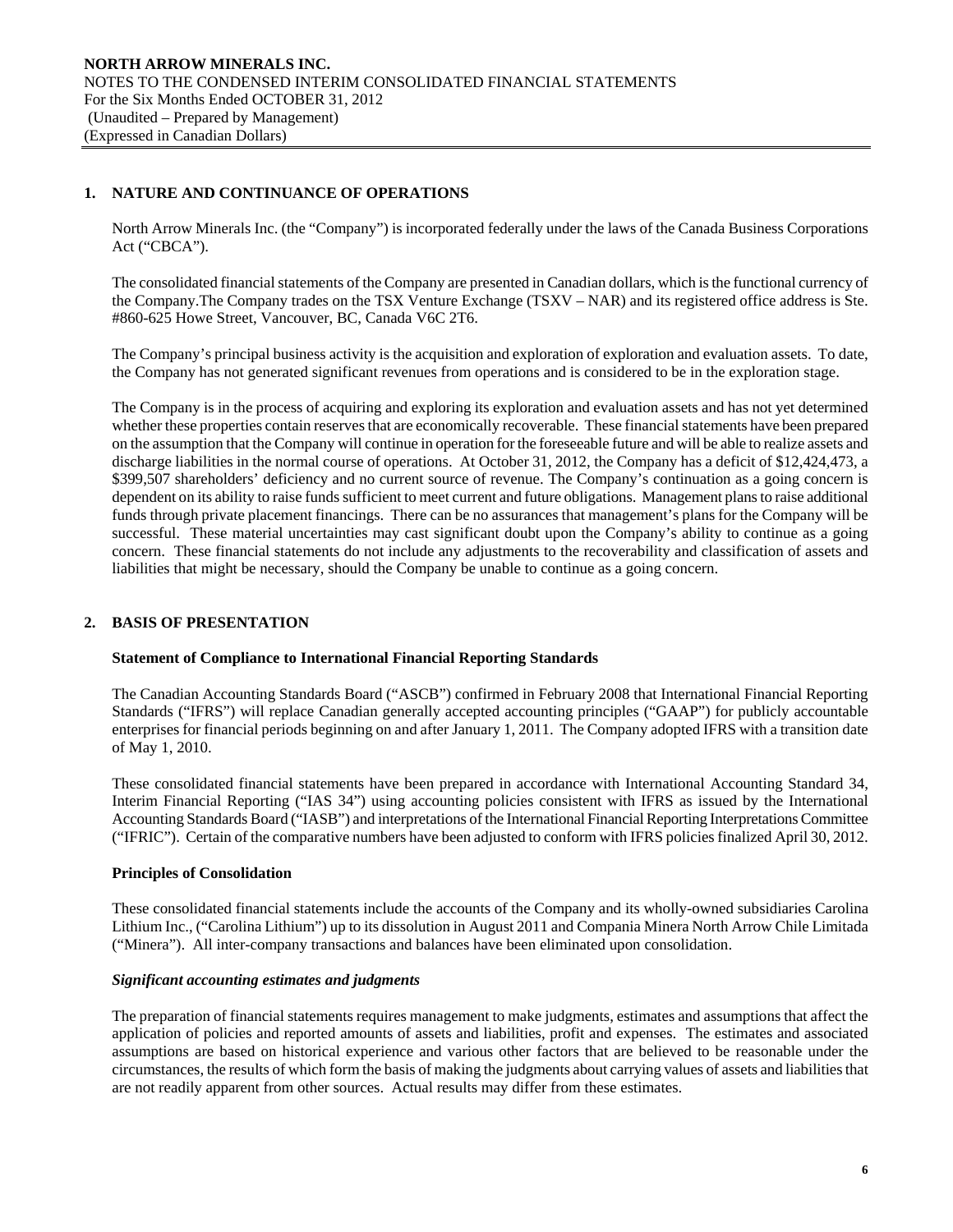## **2. BASIS OF PRESENTATION- continued**

#### *Significant accounting estimates and judgments***- continued**

 The estimates and underlying assumptions are reviewed on an ongoing basis. Revisions to accounting estimates are recognized in the period in which the estimate is revised if the revision affects only that period or in the period of the revision and future periods if the revision affects both current and further periods if the review affects both current and future periods.

#### *Critical accounting estimates*

Significant assumptions relate to, but are not limited to, the following:

- The carrying value and the recoverability of exploration and evaluation assets, which are included in the statements of financial position;
- Environmental rehabilitation is calculated using available market factors;
- The inputs used in accounting for share-based payment expense which is included in the statement of comprehensive loss. These estimates are derived using the Black-Scholes option pricing model or are based on the value of comparable goods and services. Inputs are determined using readily available market data.
- The inputs used in determining the liability and equity components of convertible notes.
- The recognition of deferred tax assets is determined on whether it is more probable than not that these assets will be recovered.

## **3. FINANCIAL INSTRUMENTS AND RISK MANAGEMENT**

Financial instruments measured at fair value are classified into one of three levels in the fair value hierarchy according to the relative reliability of the inputs used to estimate the fair values. The three levels of the fair value hierarchy are:

- Level 1 Unadjusted quoted prices in active markets for identical assets or liabilities;
- Level 2 Inputs other than quoted prices that are observable for the asset or liability either directly or indirectly; and
- Level 3 Inputs that are not based on observable market data.

The Company's financial instruments consist of cash, marketable securities, receivables, accounts payable and accrued liabilities, due to related parties and a convertible note. Cash is carried at fair value using a level 1 fair value measurement. The carrying value of receivables, accounts payable and accrued liabilities and due to related parties approximate their fair values due to their immediate or short-term maturity. Marketable securities are recorded at fair value based on the quoted market prices in active markets at the balance sheet date, which is consistent with level 1 of the fair value hierarchy.The Company's convertible note is a compound financial instrument that contains a liability component and an equity component, being the conversion feature on the note. The fair value of the liability component is determined first with any residual value allocated to the equity component. The fair value of the liability component was determined using a level 3 fair value measurement. Over the term of the convertible note, the liability amount will increase to the face value of the convertible note through the accretion of interest.

The Company is exposed to a variety of financial risks by virtue of its activities, including credit risk, interest rate risk, liquidity risks, foreign currency risk, and equity market risk. The Company's objective with respect to risk management is to minimize potential adverse effects on the Company's financial performance. The Board of Directors provides direction and guidance to management with respect to risk management. Management is responsible for establishing controls and procedures to ensure that financial risks are mitigated to acceptable levels.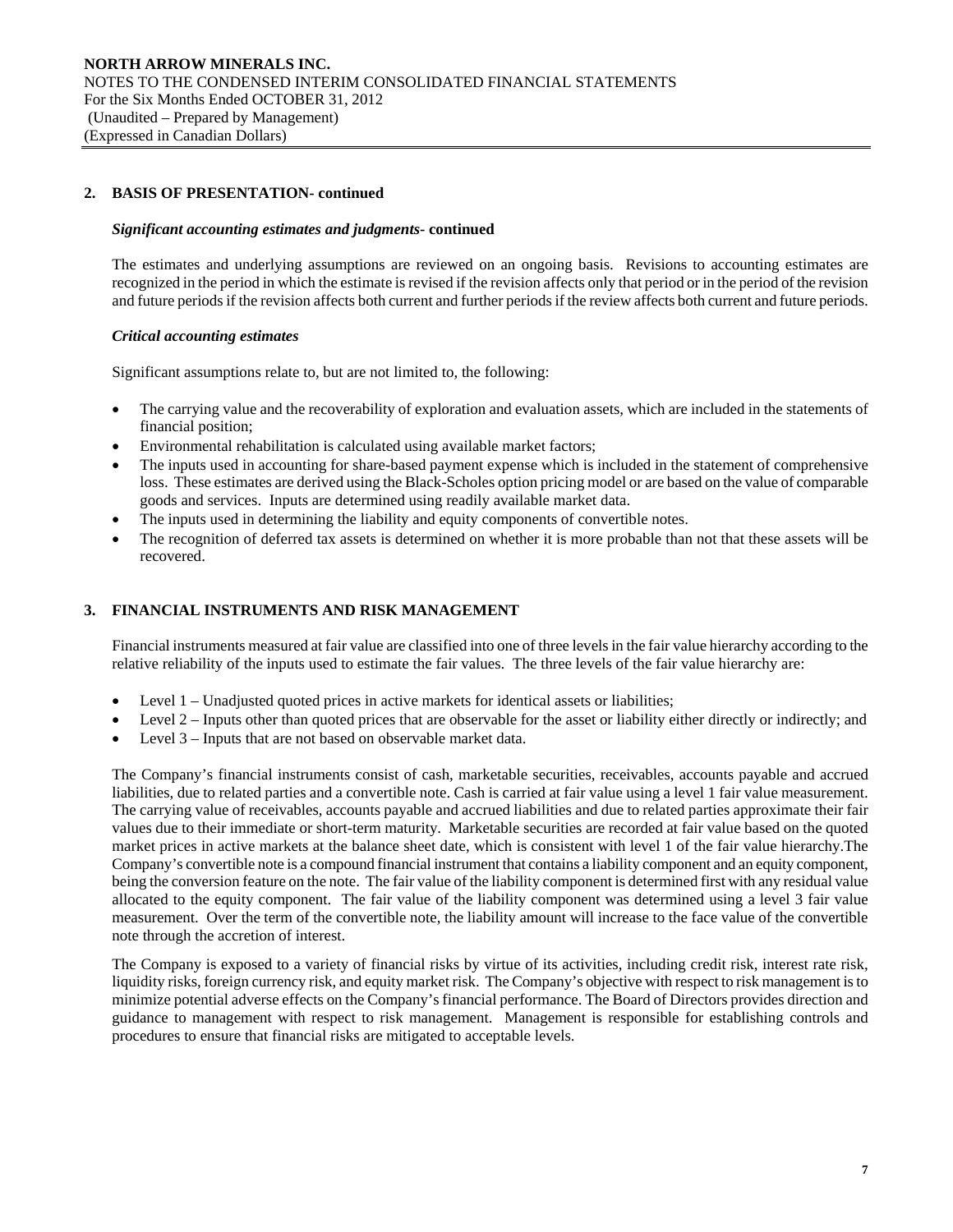## **3. FINANCIAL INSTRUMENTS AND RISK MANAGEMENT - continued**

#### *Credit risk*

Credit risk is the risk of financial loss to the Company if counter-party to a financial instrument fails to meet its contractual obligations. The Company manages credit risk by investing its excess cash in short-term investments with investment grade ratings, issued by a Canadian chartered bank. The Company's receivables consist primarily of sales tax receivables due from the federal government and receivables from companies with which the Company has exploration agreements or options. The maximum exposure to credit risk at the reporting date is the carrying value of the Company's receivables and cash.

#### *Interest rate risk*

Interest rate risk is the risk that the fair value or future cash flows of a financial instrument will fluctuate because of changes in market interest rates. Financial assets and liabilities with variable interest rates expose the Company to interest rate risk with respect to its cash flow. It is management's opinion that the Company is not exposed to significant interest rate risk.

## *Liquidity risk*

Liquidity risk is the risk that the Company will not be able to meet its obligations as they become due. The Company's ability to continue as a going concern is dependent on management's ability to raise the funds required through future equity financings, asset sales or exploration option agreements, or a combination thereof. The Company has no regular cash flow from its operating activities. The Company manages its liquidity risk by forecasting cash flow requirements for its planned exploration and corporate activities and anticipating investing and financing activities. Management and the Board of Directors are actively involved in the review, planning and approval of annual budgets and significant expenditures and commitments. Failure to realize additional funding could cast significant doubt on the Company's ability to continue as a going concern. As at October 31, 2012, the Company had cash of \$60,031 available to settle current liabilities of \$1,288,316. See Note 11- Convertible Note.

#### *Foreign currency risk*

 The Company has exposure to foreign currency risk through its exploration activities outside of Canada, however, the majority of its assets and liabilities are denominated in Canadian dollars. The Company's exploration activities and any related land tenure expense outside Canada could make it subject to foreign currency fluctuations, which may affect the Company's financial position, and cash flows. During the year ended April 30, 2012, the Company wound up its operations in the United States, however, its material business expenses in South America have been denominated in U.S. dollar and as such, the Company has been affected by changes in exchange rates between the Canadian Dollar and the U.S. dollar. The Company does not presently invest in foreign currency contracts to mitigate this risk. It is management's opinion that the Company is not exposed to significant foreign currency risk arising from these financial instruments. At October 31, 2012, the Company had no operations in the United States and has ceased all operations in South America.

## *Equity market risk*

The Company is exposed to equity price risk arising from its marketable securities, which are classified as available-for- sale. The Company plans to sell its marketable securities as market conditions permit, or as is required to finance the Company's operations from time-to-time.

## **4. RECEIVABLES**

|                                                    | <b>October 31, 2012</b> | April 30, 2012     |
|----------------------------------------------------|-------------------------|--------------------|
| HST/GST receivables<br>Trade and other receivables | \$10,657<br>2,257       | \$19,470<br>22,043 |
|                                                    | \$12,914                | \$ 41,513          |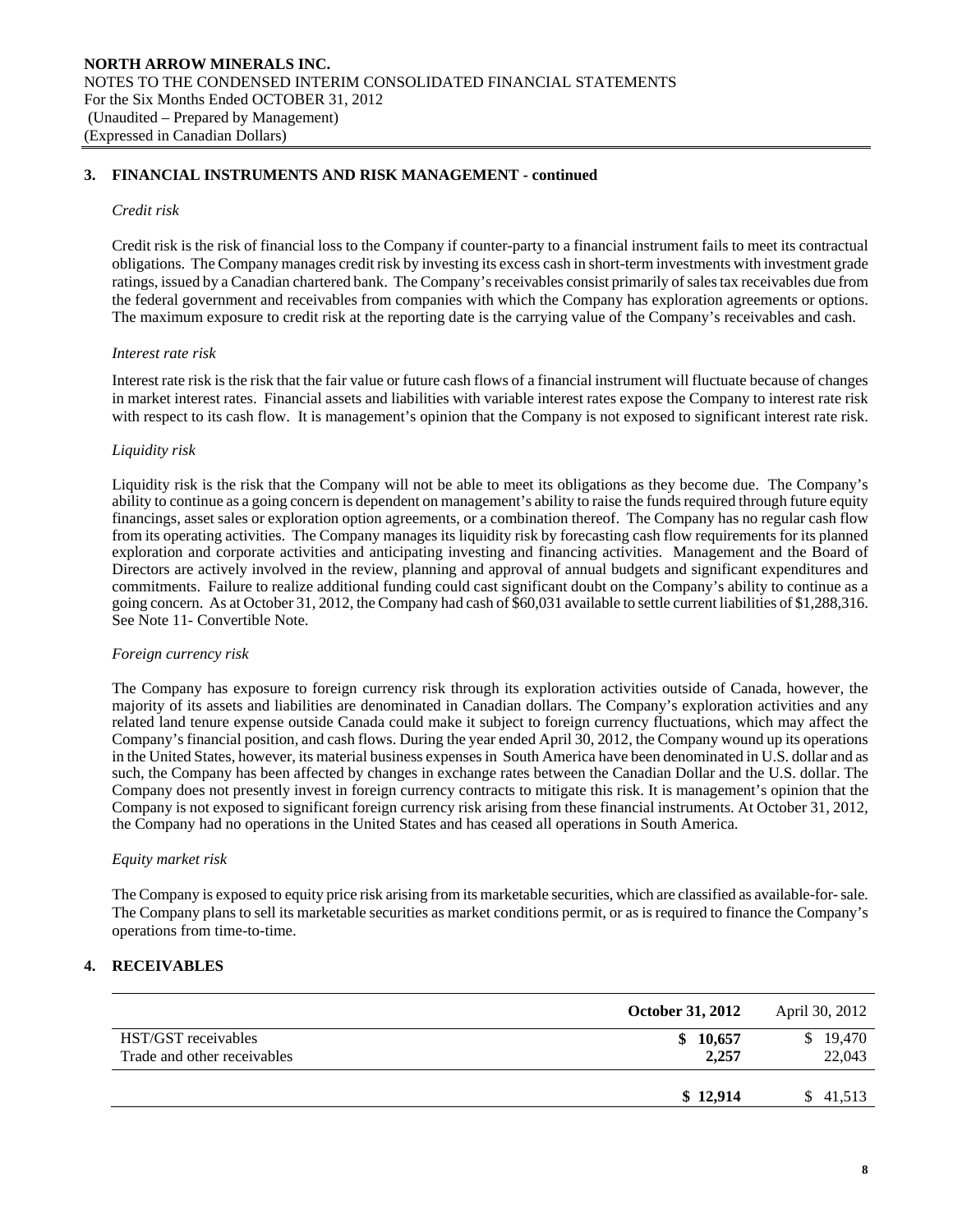# **5. MARKETABLE SECURITIES**

|                                                   |        | <b>October 31, 2012</b> |               |          | April 30, 2012 |         |
|---------------------------------------------------|--------|-------------------------|---------------|----------|----------------|---------|
|                                                   |        |                         | Fair          |          |                | Fair    |
|                                                   |        | <b>Unrealized</b>       | <b>Market</b> |          | Unrealized     | Market  |
|                                                   | Cost   | Loss                    | Value         | Cost     | Loss           | Value   |
| Common shares of a company listed<br>on the TSX-V | 15,488 | \$(11,738)              | \$3,750       | \$15,488 | \$(10,988)     | \$4,500 |

## **6. EQUIPMENT**

| <b>Cost – Computer</b><br>Equipment |         | <b>Accumulated</b><br><b>Depreciation</b> |         | <b>Net Book Value</b>                 |          |
|-------------------------------------|---------|-------------------------------------------|---------|---------------------------------------|----------|
| Balance at April 30, 2012           | \$6.474 | Balance at April 30, 2012                 | \$5,484 | Balance at April 30, 2012             | 990      |
| <b>Additions</b><br>Disposals       |         | Depreciation<br>Disposals                 | 298     |                                       | \$ (298) |
| <b>Balance at October 31, 2012</b>  | \$6.474 | <b>Balance at October 31,</b><br>2012     | \$5,782 | <b>Balance at October 31,</b><br>2012 | 692      |

## **7. EXPLORATION AND EVALUATION ASSETS**

|                                                |                |    | Expended   | Write-offs &<br>Recoveries |               |
|------------------------------------------------|----------------|----|------------|----------------------------|---------------|
|                                                |                |    | During the | During the                 | October 31,   |
|                                                | April 30, 2012 |    | Period     | Period                     | 2012          |
| Gold and Base Metal Properties, NWT, Yukon and |                |    |            |                            |               |
| Nunavut                                        |                |    |            |                            |               |
| <b>Exploration costs</b>                       | \$<br>58,381   | \$ | 1,622      | \$                         | \$<br>60,003  |
| Acquisition/tenure costs                       | 153,036        |    | 12,547     |                            | 165,583       |
| Geological and assays                          | 5,796          |    |            |                            | 5,796         |
| Office and salaries                            | 22,323         |    |            |                            | 22,323        |
|                                                | 239,536        |    | 14,169     |                            | 253,705       |
| Diamond Properties, NWT and Nunavut            |                |    |            |                            |               |
| <b>Exploration</b> costs                       | 234,702        |    |            |                            | 234,702       |
| Acquisition costs                              | 42,918         |    |            |                            | 42,918        |
| Geological and assays                          | 153,489        |    |            |                            | 153,489       |
| Office and salaries                            | 126,608        |    |            |                            | 126,608       |
|                                                | 557,717        |    |            |                            | 557,717       |
| <b>TOTAL</b>                                   | \$<br>797,253  | S  | 14,169     | \$                         | \$<br>811,422 |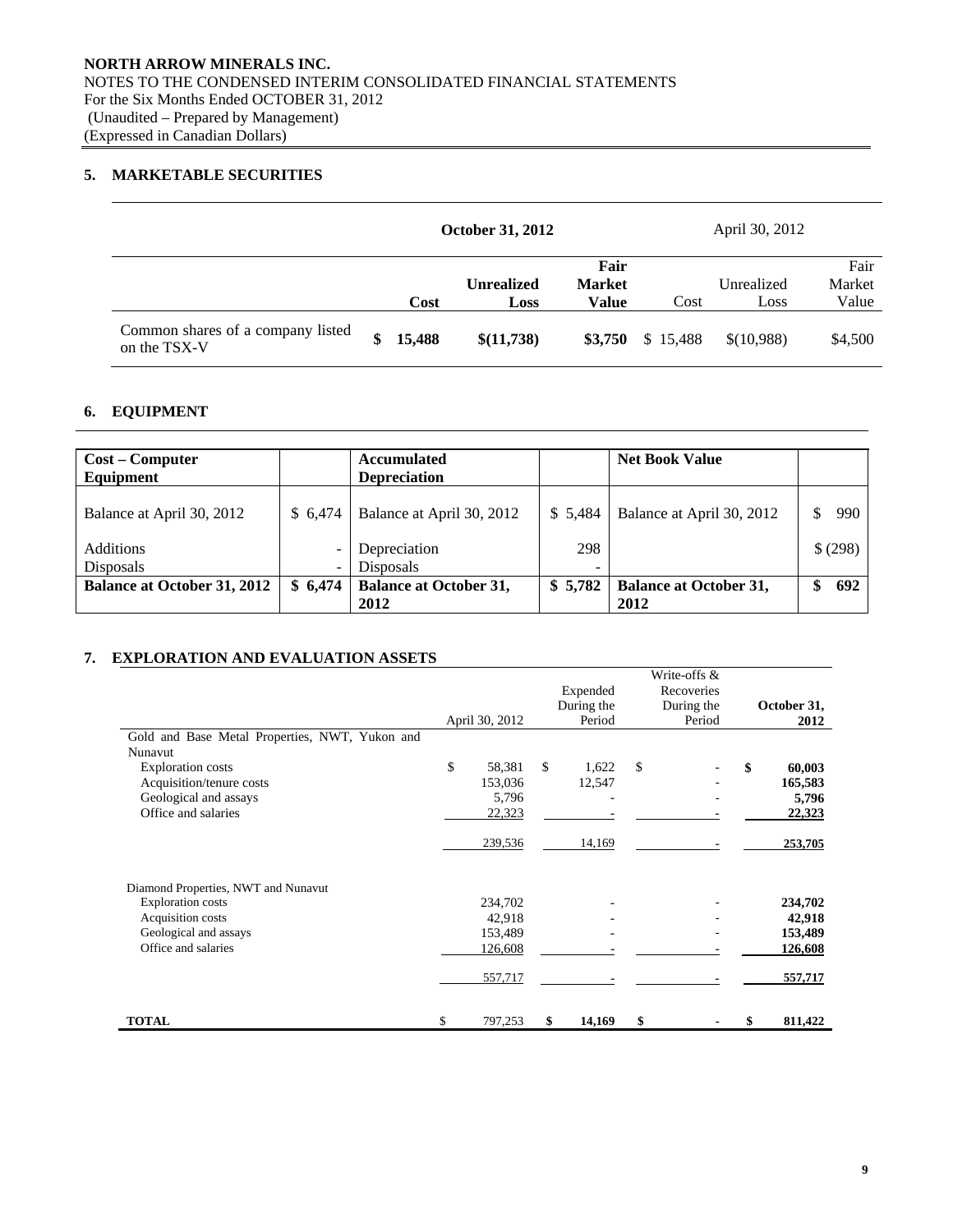## **7. EXPLORATION AND EVALUATION ASSETS - continued**

|                                                        | April 30, 2011 | Expended<br>During<br>the Year | Write-offs &<br>Recoveries<br>During the Year | <b>April 30, 2012</b> |
|--------------------------------------------------------|----------------|--------------------------------|-----------------------------------------------|-----------------------|
|                                                        |                |                                |                                               |                       |
| Gold and Base Metal Properties, NWT, Yukon and Nunavut |                |                                |                                               |                       |
| <b>Exploration</b> costs                               | \$<br>22.994   | \$<br>48,018                   | \$<br>(12, 631)                               | \$<br>58,381          |
| Acquisition costs                                      | 136,283        | 51,116                         | (34, 363)                                     | 153,036               |
| Geological and assays                                  | 6,561          | 4,348                          | (5,113)                                       | 5,796                 |
| Office and salaries                                    | 20,489         | 4,949                          | (3, 115)                                      | 22,323                |
|                                                        | 186,327        | 108,431                        | (55, 222)                                     | 239,536               |
| Lithium Properties, Nunavut and NWT                    |                |                                |                                               |                       |
| <b>Exploration</b> costs                               | 39,708         | 16,647                         | (56, 355)                                     |                       |
| Acquisition costs                                      | 14,666         | 248                            | (14, 914)                                     |                       |
| Geological and assays                                  | 11,464         | 211                            | (11,675)                                      |                       |
| Office and salaries                                    | 9,973          | 2,631                          | (12,604)                                      |                       |
|                                                        |                |                                |                                               |                       |
|                                                        | 75,811         | 19,737                         | (95, 548)                                     |                       |
| Lithium Property, USA                                  |                |                                |                                               |                       |
| <b>Exploration</b> costs                               |                | 7,598                          | (7,598)                                       |                       |
| Acquisition costs                                      |                |                                |                                               |                       |
| Geological and assays                                  |                | 1,548                          | (1,548)                                       |                       |
| Office and salaries                                    |                | 1,168                          | (1,168)                                       |                       |
|                                                        |                |                                |                                               |                       |
|                                                        |                | 10,314                         | (10, 314)                                     |                       |
| Diamond Properties, NWT and Nunavut                    |                |                                |                                               |                       |
| <b>Exploration</b> costs                               | 252,487        | 320,162                        | (337, 947)                                    | 234,702               |
| Acquisition costs                                      | 22,364         | 24,467                         | (3,913)                                       | 42,918                |
| Geological and assays                                  | 153,264        | 225                            |                                               | 153,489               |
| Office and salaries                                    | 129,642        | 22,792                         | (25, 826)                                     | 126,608               |
|                                                        | 557,757        | 367,646                        | (367, 686)                                    | 557,717               |
| <b>TOTAL</b>                                           | \$<br>819,895  | \$<br>506,128                  | \$<br>(528, 770)                              | \$<br>797,253         |

 Title to exploration and evaluation assets involves certain inherent risks due to the difficulties of determining the validity of certain claims as well as the potential for problems arising from the frequently ambiguous conveyancing history characteristic of many exploration and evaluation assets. The Company has investigated title to all of its exploration and evaluation assets and, to the best of its knowledge, title to all of these assets are in good standing. During the six months ended October 31, 2012, Company wrote - off \$nil (2011 - \$58,038) relating to certain properties and recorded \$nil (2011 - \$80,488) in recoveries.

#### **Gold and Base Metal Properties, Northwest Territories, Yukon and Nunavut**

In addition to the properties described below, the Company maintains interests in various other gold and base metal properties in the Northwest Territories, Yukon and Nunavut.

## *Hay Duck Property, NWT*

On May 29, 2008, the Company and Strongbow Exploration Inc. ("Strongbow") entered into an option agreement whereby the Company may earn a 100% interest in the Hay Duck property by reimbursing certain expenditures incurred to-date by Strongbow and assuming the annual option payments due under an underlying option agreement with a third party.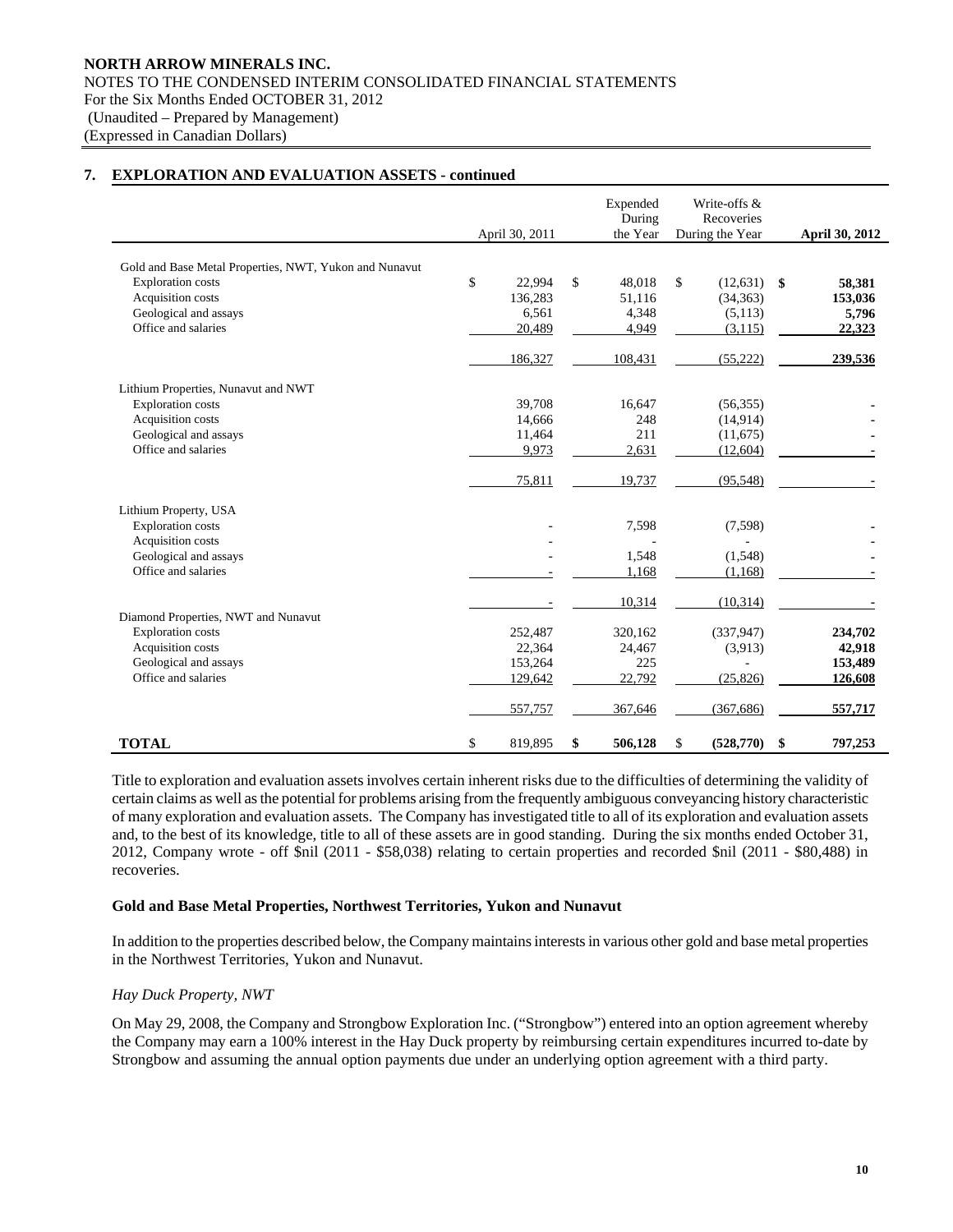## **7. EXPLORATION AND EVALUATION ASSETS - continued**

#### *Hay Duck Property, NWT –* **continued**

The third party agreement, dated May 2007 and amended April 2009 and January 2010, requires four future annual cash option payments totalling \$475,000. These future option payments will be payable by the Company annually, following receipt of a land use permit allowing the Company to drill at the property. As partial compensation for amending the agreement, the Company issued 50,000 common shares to the property vendor in May 2009 and an additional 50,000 shares in February 2010. At the date of issuance, the common shares had fair value of \$6,250 and \$9,750 respectively, which has been applied against the \$25,000 payment due January 1, 2010. The remainder of the January 2010 payment will be paid by the Company upon receipt of a land use permit for the Hay Duck property. The third party option holder will retain a 2.5% NSR of which 1% can be purchased at anytime for \$500,000. An additional 1% of the royalty can be purchased at any time for \$2,000,000. Upon the Company incurring \$5,000,000 in exploration on the property, Strongbow may elect to back-in to 40% of the Company's interest in the property by funding the next \$5,000,000 in exploration expenditures. In certain circumstances, Strongbow has the option to elect to acquire a 1% NSR in place of exercising the back-in right. The Company may purchase one-half (0.5%) of the NSR at any time for \$500,000.

#### *Hope Bay Property, NU*

On January 28, 2011 the Company entered into an agreement with Chelsea Minerals Corp. ("Chelsea"), whereby Chelsea has the option to earn a 60% interest in the Company's Hope Bay Oro gold project in Nunavut, consisting of five mining leases. Under the terms of the agreement, Chelsea may earn up to a 60% interest in the project by making an initial cash payment of \$50,000 (received) and spending \$5 million over a five year period. A minimum expenditure of \$500,000 is required in the first year (complete). In May 2011, Chelsea was acquired by Sennen Resources Ltd. ("Sennen") pursuant to a Plan of Arrangement. Sennen has assumed Chelsea's obligations pursuant to the agreement for the Hope Bay Property.

#### *Seagull Property*

The Company entered into an agreement in May 2011 whereby the Company can earn a 100% interest in certain mineral claims known as the "Seagull Property" from Panarc Resources Ltd ("Panarc"). Under the agreement, the Company must make an initial \$15,000 cash payment (completed) and issue 100,000 common shares (completed). The Company must incur aggregate exploration expenditures of \$300,000 within a 3 year period. Panarc will retain a royalty equal to 2% of net smelter returns, of which the Company may purchase one percent (1.0%) for \$1,000,000, such that the royalty would be reduced to 1.0%. Panarc and the Company were related by virtue of a common director.

#### *Contwoyto, Nunavut*

Between June and September 2011, the Company acquired, by staking, certain mineral claims in the Contwoyto Lake area, Nunavut.

In July 2012, the Company announced that it had entered into an agreement with a subsidiary of Elgin Mining Inc. ("Elgin"). Under the terms of the agreement Elgin can earn a 60% interest in the Company's Contwoyto properties by spending \$6 million over a six year period.

#### *Nunavut Tunngavik Incorporated ("NTI") Properties, Nunavut*

The Company has a 100% interest in the Nunavut Tunngavik Incorporated ("NTI") properties located in the West Kitikmeot region of Nunavut. If a feasibility study is completed on any area within the NTI properties, NTI has the option of taking either a 20% participating interest or a 7.5% net profits royalty in the specific area subject to study.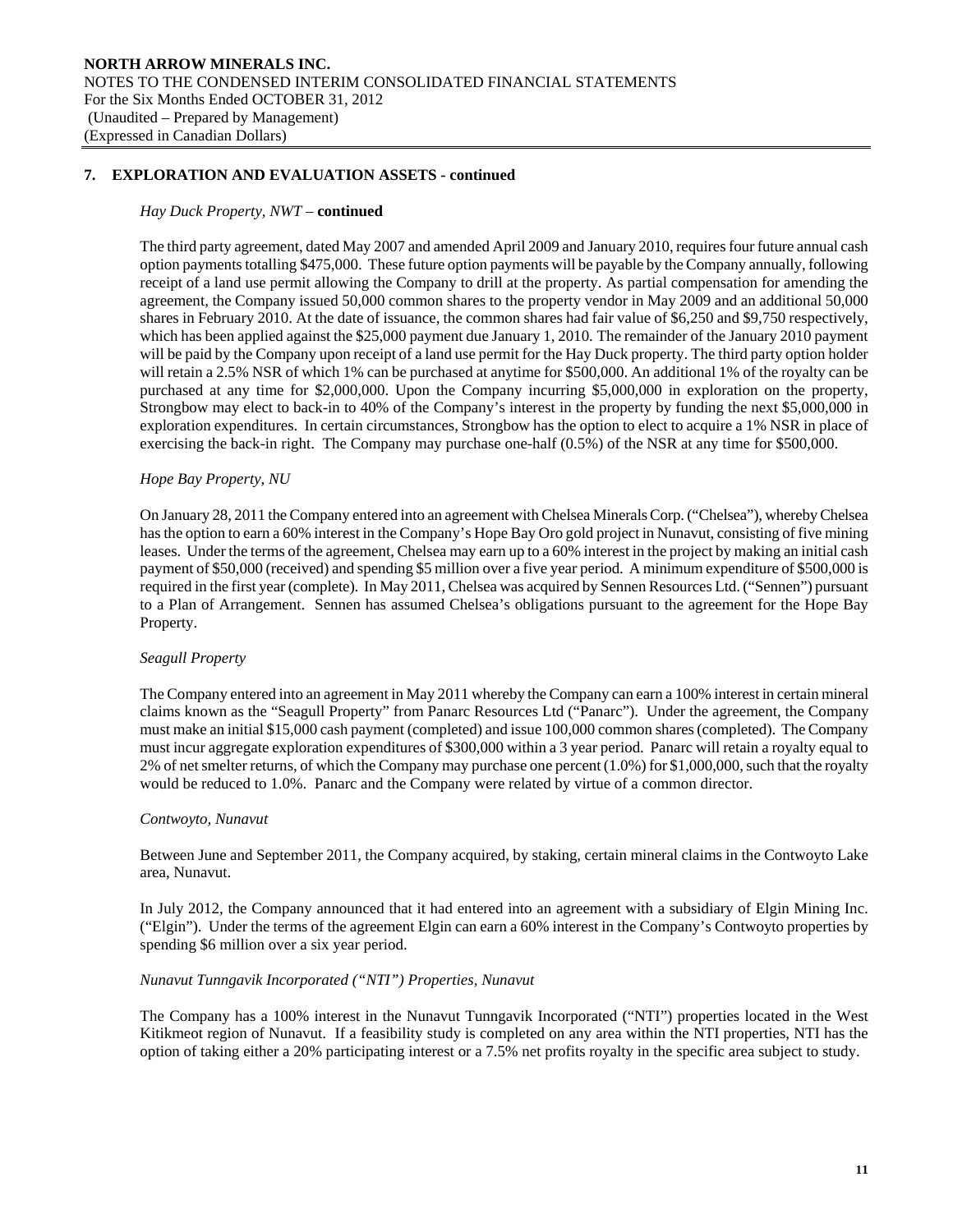## **7. EXPLORATION AND EVALUATION ASSETS - continued**

#### **Diamond Properties, Northwest Territories and Nunavut**

#### *Lac de Gras, NWT*

In August 2011, the Company entered into an option agreement with Harry Winston Diamond Mines Ltd. ("Harry Winston"), and Springbok Holdings Inc. ("Springbok"), to jointly explore the Company's LDG/GT Property and Harry Winston's land holdings contiguous to the Company's Lac de Gras property (collectively, the "JV Property").

 Harry Winston must incur exploration expenditures of at least \$5,000,000 over a 5 year period to allow the option to vest. Upon vesting, a joint venture will be formed whereby Harry Winston will hold a 55% interest and the Company and Springbok will share equally a 45% interest in the JV Property.

On October 25, 2012, subject to regulatory approval, the Company entered into an agreement with Springbok Holdings Inc. "Springbok") to acquire Springbok's 50% interest in the LDG/GT Property, located in the Northwest Territories ("the Springbok Interests"). The Springbok Interests include the right to obtain a 22.5% interest in the JV Property, subject to the terms and conditions of the option agreement among Springbok, North Arrow and Harry Winston Diamonds Inc. The JV Property consists of the 81,500 acre LDG/GT Property as well as 226,000 acres controlled by Harry Winston. Under the terms of the agreement with Springbok, North Arrow has agreed to purchase the Springbok Interests for 10,000,000 common shares of North Arrow at a value of \$0.05 per common share. As additional consideration, in the event that Harry Winston exercises its option and earns a 55% interest in the JV Property and North Arrow subsequently incurs \$2 million in joint venture expenditures on the JV Property, North Arrow will issue to Springbok that number of commons shares of North Arrow having a value of \$1 million.

#### *Hammer, Nunavut*

In October 2008, the Company and Stornoway Diamond Corporation ("Stornoway") revised a pre-existing agreement on the Bear property, Nunavut, to include an area of interest, known as the "Hammer AOI", into the agreement. As a result of this revision, the Company holds a 25% interest in the property and Stornoway holds a 75% interest. No further work is planned and as such exploration expenditures totaling \$367,686 were written off for the year ended April 30, 2012.

## **8. CAPITAL STOCK AND RESERVES**

#### **Authorized share capital**

The authorized share capital of the Company is an unlimited number of common shares without par value.

#### **Share issuances**

During the three months ended October 31, 2012, the Company issued nil common shares (2011- 100,000 common shares) at a value of \$nil (2011-\$18,000) pursuant to the Seagull property option agreement.

On October 25, 2012, North Arrow announced that it intends to complete a non-brokered private placement of up to twelve million units at a price of \$0.05 per unit. Each unit will consist of one common share and one common share purchase warrant. Each warrant will entitle the holder to acquire an additional common share of North Arrow at a price of \$0.10 per share for a period of 24 months following the closing date. The Company may pay a commission and finders' fees in connection with the financing.

#### **Stock options and warrants**

The Company's stock option plan (the "Plan") was approved by shareholders at the September 2010 annual meeting. The Plan gives the directors the authority to grant options to directors, officers, employees and consultants.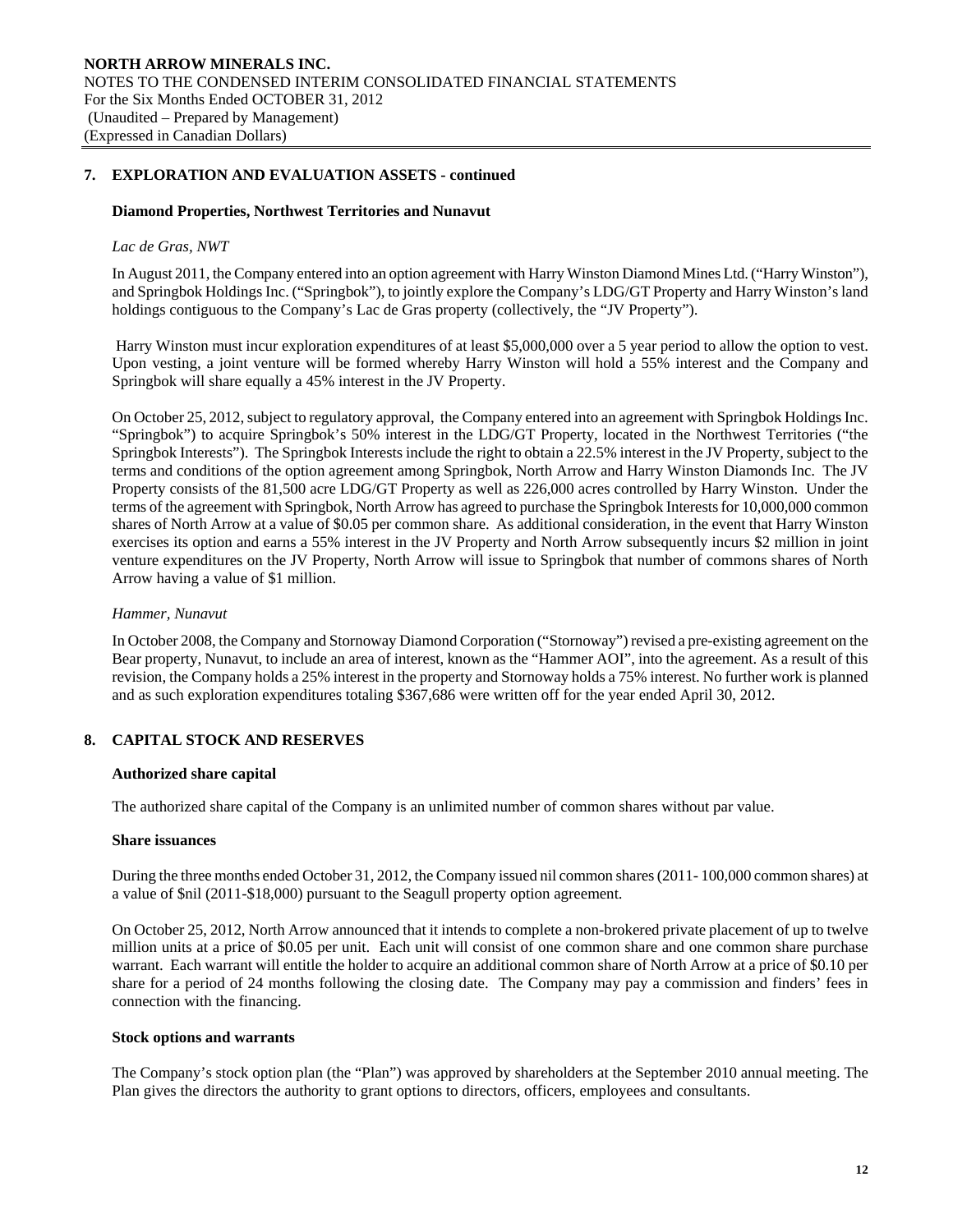## **8. CAPITAL STOCK AND RESERVES- continued**

#### **Stock options and warrants - continued**

 The maximum number of shares to be issued under the Plan is 10% of the issued and outstanding common shares at the time of the grant. The exercise price of each option granted shall not be less than the market price at the date of grant less a discount up to 25% in accordance with the policies of the TSX Venture Exchange ("TSXV"). Options granted can have a term up to 5 years with vesting provisions determined by the directors in accordance with TSXV policies for Tier 2 Issuers, with a typical vesting period of 25% upon grant and 25% every six months thereafter.

As at October 31, 2012, the following stock options were outstanding:

|               |          | Number of     |                    |
|---------------|----------|---------------|--------------------|
| Number of     | Exercise | <b>Shares</b> |                    |
| <b>Shares</b> | Price    | Vested        | <b>Expiry Date</b> |
| 830,000       | 0.20     | 830,000       | June 4, 2014       |
| 200,000       | 0.30     | 200,000       | September 2, 2014  |
| 720,000       | 0.20     | 720,000       | May 12, 2016       |
| 170,000       | 0.20     | 127,500       | November $3, 2016$ |

A summary of the Company's stock option activity is as follows:

|                                         | Number<br>of Options | Weighted<br>Average<br><b>Exercise Price</b> |      |
|-----------------------------------------|----------------------|----------------------------------------------|------|
| Balance, April 30, 2012                 | 4,220,000            | \$                                           | 0.25 |
| Granted                                 |                      |                                              |      |
| Expired                                 | (2,300,000)          |                                              | 0.28 |
| Balance, October 31, 2012               | 1,920,000            | \$                                           | 0.21 |
|                                         |                      |                                              |      |
| Number of options currently exercisable | 1,877,500            | \$                                           | 0.21 |

 During the six months ended October 31, 2012, the Company granted nil stock options (2011 - 1,220,000 stock options). The estimated fair value of the options granted during the period is \$nil (October 31, 2011 - \$132,708). During the six months ended October 31, 2012 the Company recognized share-based compensation of \$20,526 (October 31, 2011 - \$129,597) relating to options vested during the period.

The following assumptions were used for the Black Scholes valuation of stock options granted:

|                          | Six months Ended<br>October 31, 2012 | Six Months Ended<br>October 31, 2011 |
|--------------------------|--------------------------------------|--------------------------------------|
| Risk-free interest rate  | 1.94%                                | 1.94%                                |
| Expected life of options | 3.0 years                            | 3.0 years                            |
| Annualized volatility    | 100\%                                | 100%                                 |
| <b>Forfeiture Rate</b>   | $0.00\%$                             | $0.00\%$                             |
| Dividend rate            | $0.00\%$                             | 0.00%                                |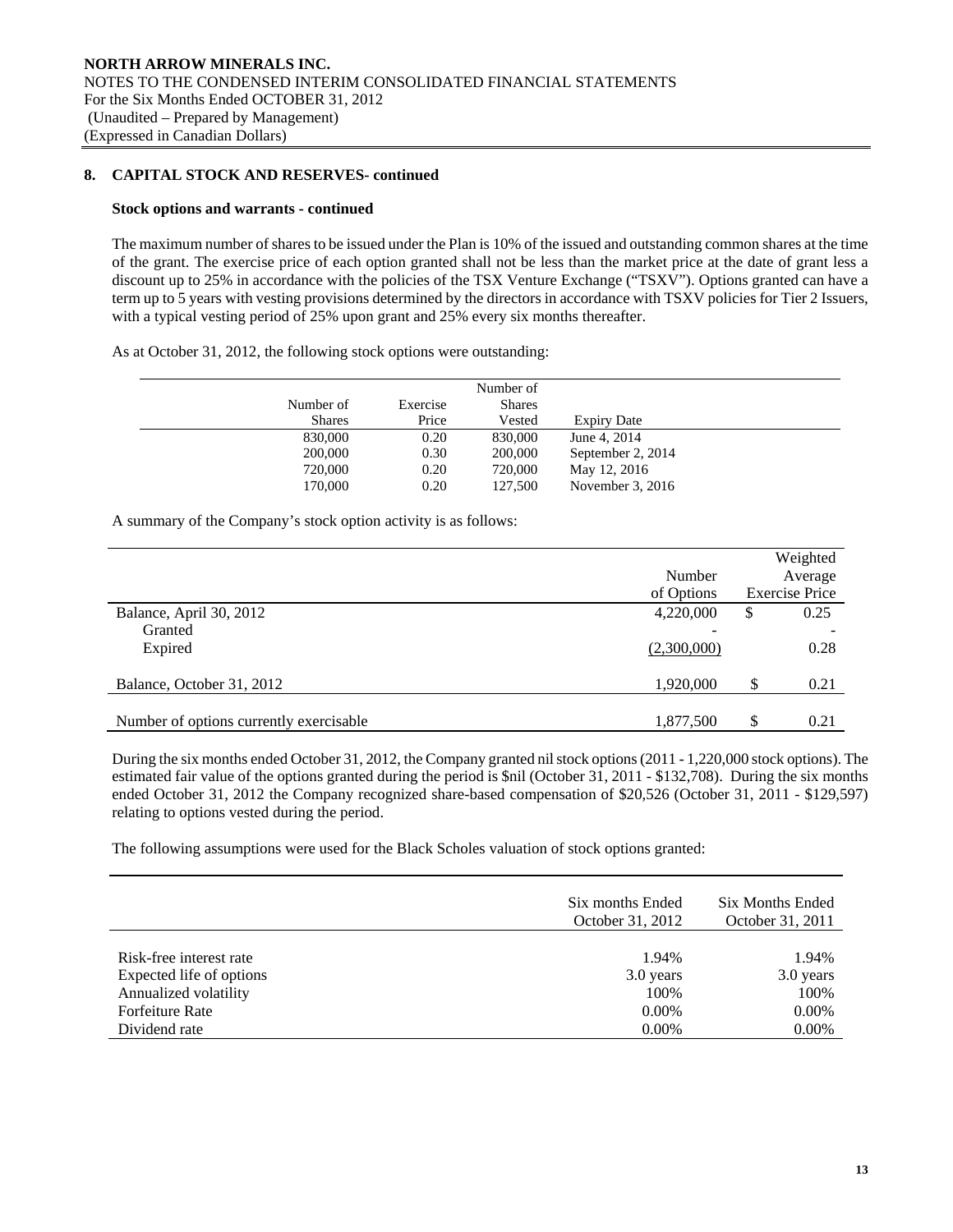## **9. RELATED PARTY TRANSACTIONS**

The Company incurred the following transactions in the normal course of operations in connection with companies which have an officer and/or director in common.

- a) During the six months ended October 31, 2012, the Company paid or accrued \$7,630 (2011 \$46,435) for shared technical services and rent to Strongbow.
- b) During the six months ended October 31, 2012, the Company paid or accrued \$29,044 (2011 \$12,121) for administrative, corporate secretarial and accounting services to related parties.
- c) During the six months ended October 31, 2012, the Company paid consulting fees of \$nil (2011 \$125,000) to a company controlled by a director and a company controlled by an officer of the Company.
- d) During the six months ended October 31, 2012, the Company paid or accrued \$nil (2011 \$4,015) for office rent to a company controlled by a director.

The remuneration of directors and other members of key management personnel during the six month period ending October 31, 2012 were as follows:

|                                                            |   | <b>Six Months Ended</b><br><b>October 31, 2012</b> |   | Six Months Ended<br>October 31, 2011 |  |
|------------------------------------------------------------|---|----------------------------------------------------|---|--------------------------------------|--|
| Salaries <sup>1</sup><br>Share-based payments <sup>2</sup> | S | $\blacksquare$<br>11.214                           | S | 217,888<br>81,583                    |  |
| Total                                                      |   | 11.214                                             |   | 299,471                              |  |

1 – When key management is working specifically on mineral properties their time is capitalized against the mineral property.

2 - Share-based payments are the fair value of options that have been granted to directors and key management personnel.

## **10. SUPPLEMENTAL DISCLOSURE WITH RESPECT TO CASH FLOWS**

The significant non-cash transactions for the period ended October 31, 2012 were:

- a) The Company incurring exploration and evaluation expenditures of \$15,401 (October 31, 2011 \$102,722) that are included in accounts payable and accrued liabilities at October 31, 2012.
- b) The Company incurring exploration and evaluation expenditures of \$7,434 (October 31, 2011 \$683) that are included in due to related parties at October 31, 2012.
- c) The Company incurring exploration and evaluation costs receivable of \$2,258 (October 31, 2011- \$61,167) that are included in receivables at October 31, 2012.
- d) The Company issuing nil common shares (2011-100,000 common shares) valued at \$nil (2011- \$18,000) pursuant to a property option agreement and the Company received nil (2011- 75,000) common shares with a fair value of \$ nil (2011- 15,488) from the sale of exploration data.